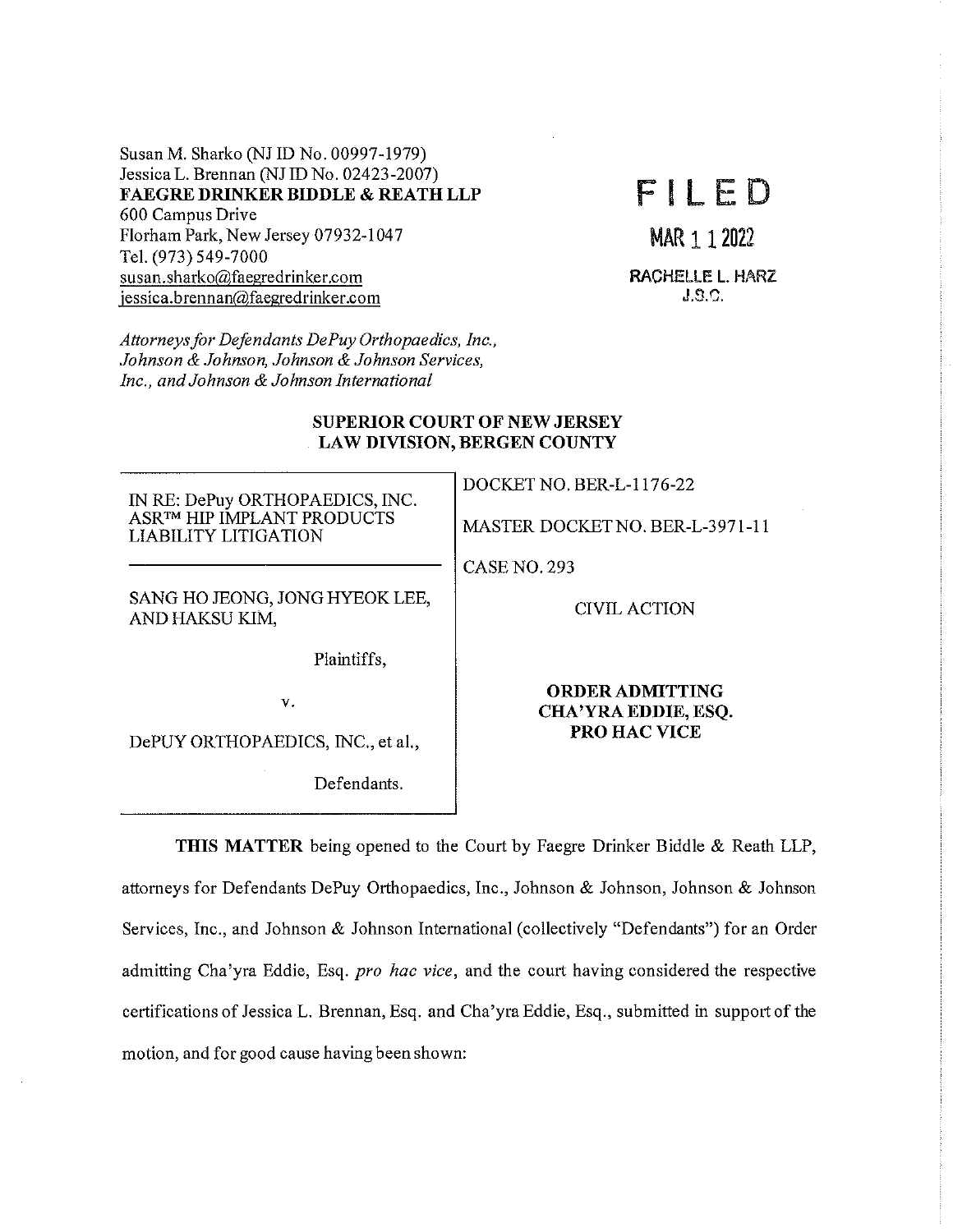**IT IS** this  $11^{th}$  day of MU/U , 2022 **ORDERED** that Cha'yra Eddie, Esq. shall be and hereby is admitted *pro hac vice* for Defendants, subject to the following conditions:

1. Cha'yra Eddie, Esq. shall abide by the New Jersey Court Rules including all disciplinary rules, Rules 1 :20-1 and 1 :28-2.

2. Cha'yra Eddie, Esq. shall, and hereby does, consent to the appointment of the Clerk of the Supreme Court as agent upon whom service of process may be made for all actions against her or Faegre Drinker Biddle & Reath LLP that may arise out of her participation in this matter.

3. Cha'yra Eddie, Esq. shall immediately notify the Court of any matter affecting her standing at the Bar of any other Jurisdiction.

4. Cha'yra Eddie, Esq. shall have all pleadings, briefs and other papers filed with the court signed by an attorney of record authorized to practice in New Jersey, who shall be held responsible for them, the conduct of the litigation and the attorney admitted herein.

5. Cha'yra Eddie, Esq. cannot be designated as trial counsel pursuant to Rule 4:25-4.

6. Cha'yra Eddie, Esq. must make an annual payment to the Ethics Financial Committee and to the New Jersey Lawyers Fund for Client Protection and shall, within ten (I 0) days, pay the fees required by Rules 1 :20-l(b), 1 :28-2 and 1 :28B-l(e) and submit an affidavit of compliance.

7. The *pro hac vice* admission of Cha 'yra Eddie, Esq. will automatically terminate for failure to make the initial and any annual payment required by Rules 1 :20-1 (b), 1 :28-2 and 1 :28B- $1(e)$ .

8. Non-compliance with any of the terms of this Order shall constitute grounds for removal.

2